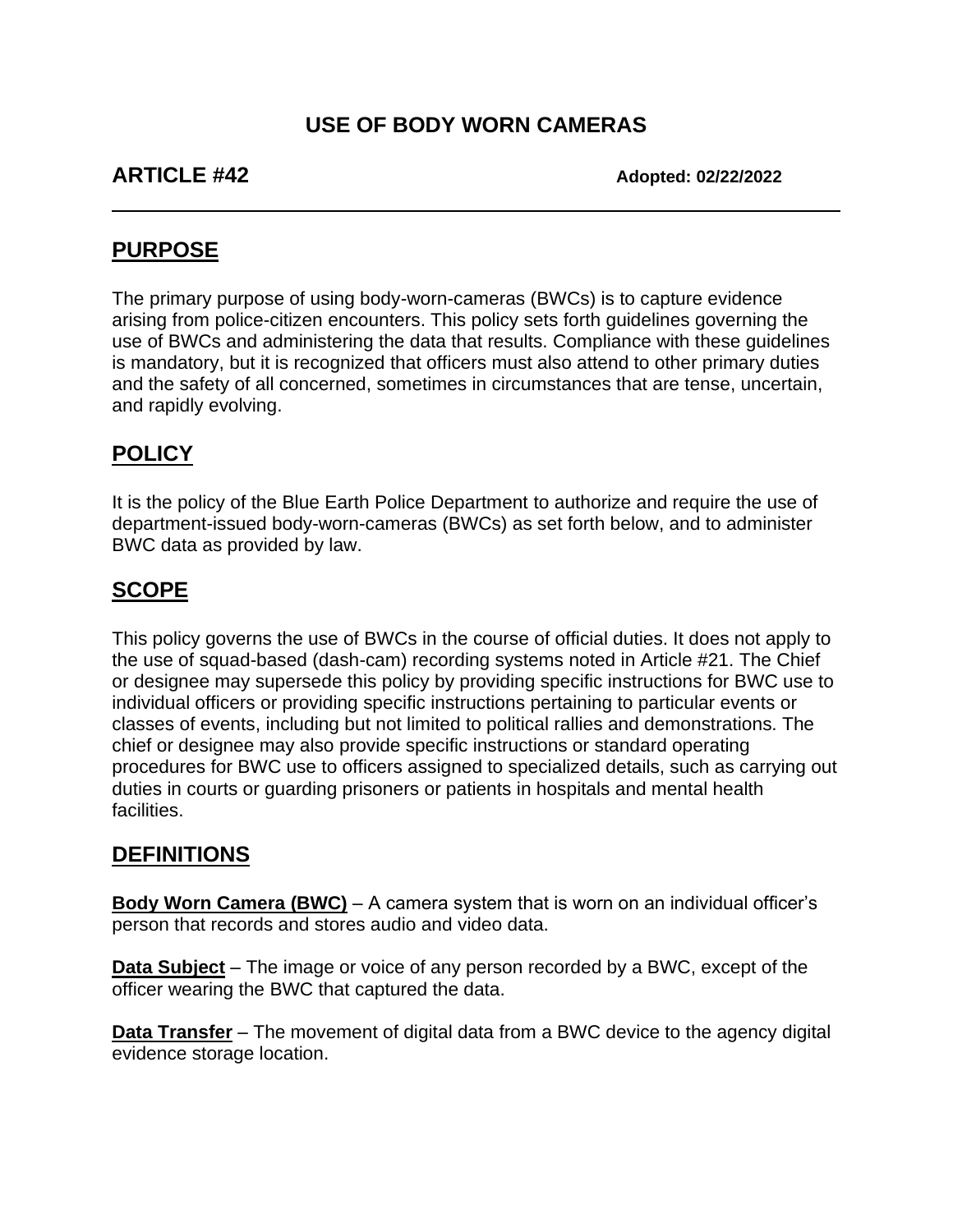**Digital Evidence** – Digital data files from PVRE including BV, ICV, BWC or any other agency device capable of capturing audio, video, photographs and stored in a digital format that have an evidentiary value.

**Evidentiary Value** – Information that may be useful as proof in a criminal prosecution and related civil or administrative proceeding, further investigation of an actual or suspected criminal act, or in considering an allegation against a law enforcement agency or officer.

**General Citizen Contact** – A formal or informal encounter between an officer and person(s) that does not have an evidentiary value. Examples including, but not limited to: assisting a motorist with directions, answering general questions or receiving generalized concerns from a citizen about crime trends in his or her neighborhood.

**Adversarial** – Means an officer's encounter with a person(s) that becomes confrontational, during which at least one person expresses anger, resentment, or hostility toward the other, or at least one person directs toward the other verbal conduct consisting of arguing, threatening, challenging, swearing, yelling, or shouting. Encounters in which a citizen demands to be recorded or initiates recording on his or her own are deemed adversarial.

**Minnesota Government Data Practices Act (MGDPA)** – Refers to Minnesota Statute 13.01, et seq.

**Police Video Recording Equipment (PVRE)** – Equipment used to record video with or without audio.

**Unintentionally recorded footage -** Video recording that results from an officer's inadvertence or neglect in operating the officer's BWC, provided that no portion of the resulting recording has evidentiary value. Examples of unintentionally recorded footage include, but are not limited to, recordings made in station house locker rooms, restrooms, and recordings made while officers were engaged in conversations of a nonbusiness, personal nature with the expectation that the conversation was not being recorded.

**Official duties -** For purposes of this policy, means that the officer is on duty and performing authorized law enforcement services on behalf of this agency.

#### **TRAINING**

The Blue Earth Police Department shall provide all employees responsible for the operation, handling, and management of the BWC equipment and data files with training to ensure compliance with this policy.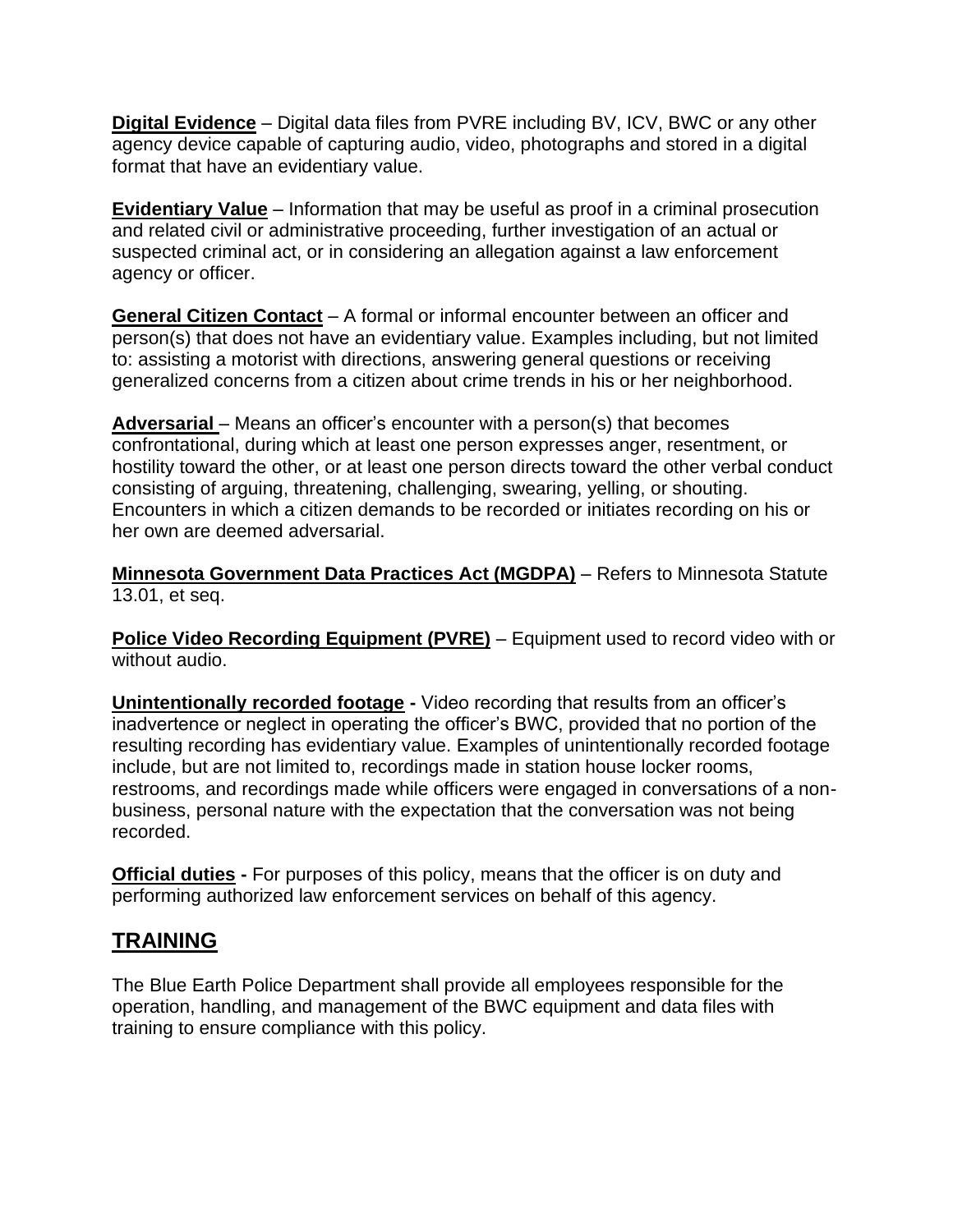## **USE AND DOCUMENTATION**

Officers shall only use department approved/issued BWC in the performance of official duties for this agency or when otherwise performing authorized law enforcement services as an employee of this department.

Officers assigned a patrol shift shall utilize a BWC during their work shift. Officers at the beginning of their shift, shall conduct a function test to determine if the BWC equipment issued to them is operating properly. Officer's noting a malfunction during testing, or any other time shall report the problem to the Chief of Police. A BWC not working correctly should be placed out of service and a spare BWC or a BWC from another officer should be utilized. The officer using a different BWC shall create a "Miscellaneous" call for service and include in the blotter which camera is being used and the shift the officer is working.

Whenever an officer fails to record an activity that is required to be recorded under this policy or fails to record for the entire duration of the activity, the officer must document the circumstances and reasons for not recording in an incident report or in the call for service. The Chief of Police shall review these reports and initiate any corrective action deemed necessary.

Officers should ensure the BWC is worn in one of the approved locations to record events.

- A. Approved BWC wear locations:
	- 1. On the vertical button edge of a uniform shirt or outer jacket.
	- 2. On a dedicated tab of a uniform shirt or outer jacket.
	- 3. On a dedicated tab located on outer body armor carrier.
	- 4. On the pocket of an outer body armor carrier.

5. Other location submitted in writing based on specific circumstances to the Chief of Police or Designee with a written approval

## **GENERAL GUIDELINES FOR RECORDING**

- A. Officers should activate their BWCs when anticipating that they will be involved in or witness other officers of this agency involved in a pursuit, Terry stop of a motorist or pedestrian, search, seizure, arrest, use of force, adversarial contact, and during other activities likely to yield information having evidentiary value. However, officers need not activate their cameras when it would be unsafe, impossible, or impractical to do so, but such instances of not recording must be documented in the ICR and report, if a report is created.
- B. Officers have no affirmative duty to inform people that a BWC is being operated or that they are being recorded.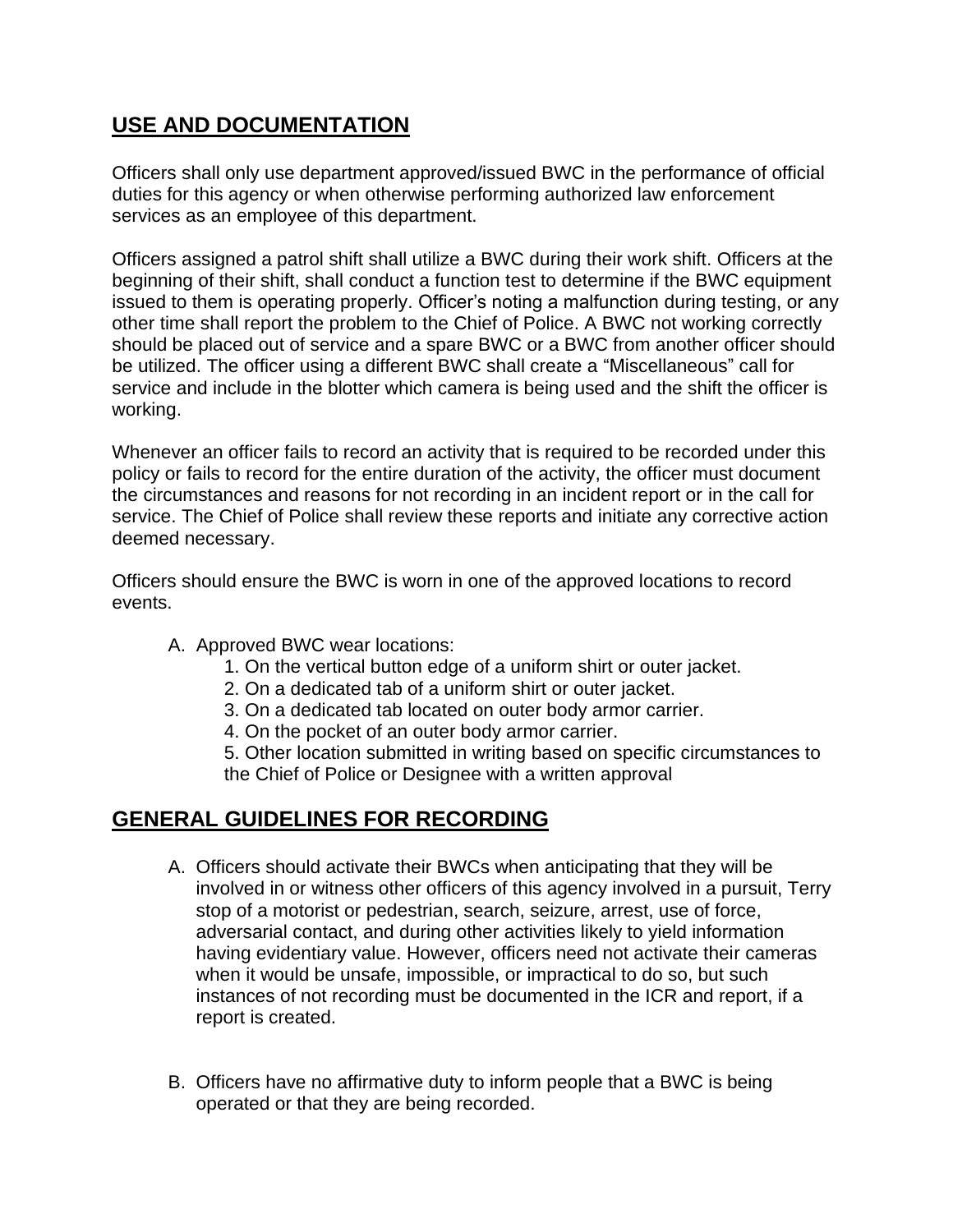- C. Once activated, the BWC should continue recording until the conclusion of the event, or until it becomes apparent that additional recording is unlikely to capture information having evidentiary value or if the event would be recorded by another department PVRE system. The officer having charge of a scene shall likewise direct the discontinuance of recording when further recording is unlikely to capture additional information having evidentiary value. If the recording is discontinued while an investigation, response, or incident is ongoing, officers shall state the reasons for ceasing the recording on camera before deactivating their BWC, If circumstances change, officers will reactivate their cameras as required by this policy to capture information having evidentiary value.
- D. Any officer who has been deemed by prosecuting attorneys to be Brady-Giglio impaired shall record all citizen contacts regardless of the circumstance or evidentiary value.
- E. Officers shall not intentionally block the BWC's audio or visual recording functionality to defeat the purposes of this policy.
- F. Notwithstanding any other provision in this policy, officers shall not use their BWCs to record other agency personnel during non-enforcement related activities, such as during pre- and post-shift time in squad room, during meal breaks, briefings, meetings or during other private conversations, unless recording is authorized by the Chief or designee as part of an administrative or criminal investigation.

#### **SPECIAL GUIDELINES FOR RECORDING**

Officers may, in the exercise of sound discretion, determine:

- A. Officers have discretion to record any police-citizen encounter regardless if the recording would yield information having evidentiary value, unless such recording is otherwise expressly prohibited.
- B. To use their BWC to take recorded statements from persons believed to be victims and witnesses of crimes, and persons suspected of committing crimes, considering the needs of the investigation and the circumstances pertaining to the victim, witness, or suspect.
- C. Officers need not record persons being provided medical care unless there is reason to believe the recording would document information having evidentiary value. When responding to an apparent mental health crisis or event, BWCs shall be activated as necessary to document any use of force and the basis for it, and any other information having evidentiary value, but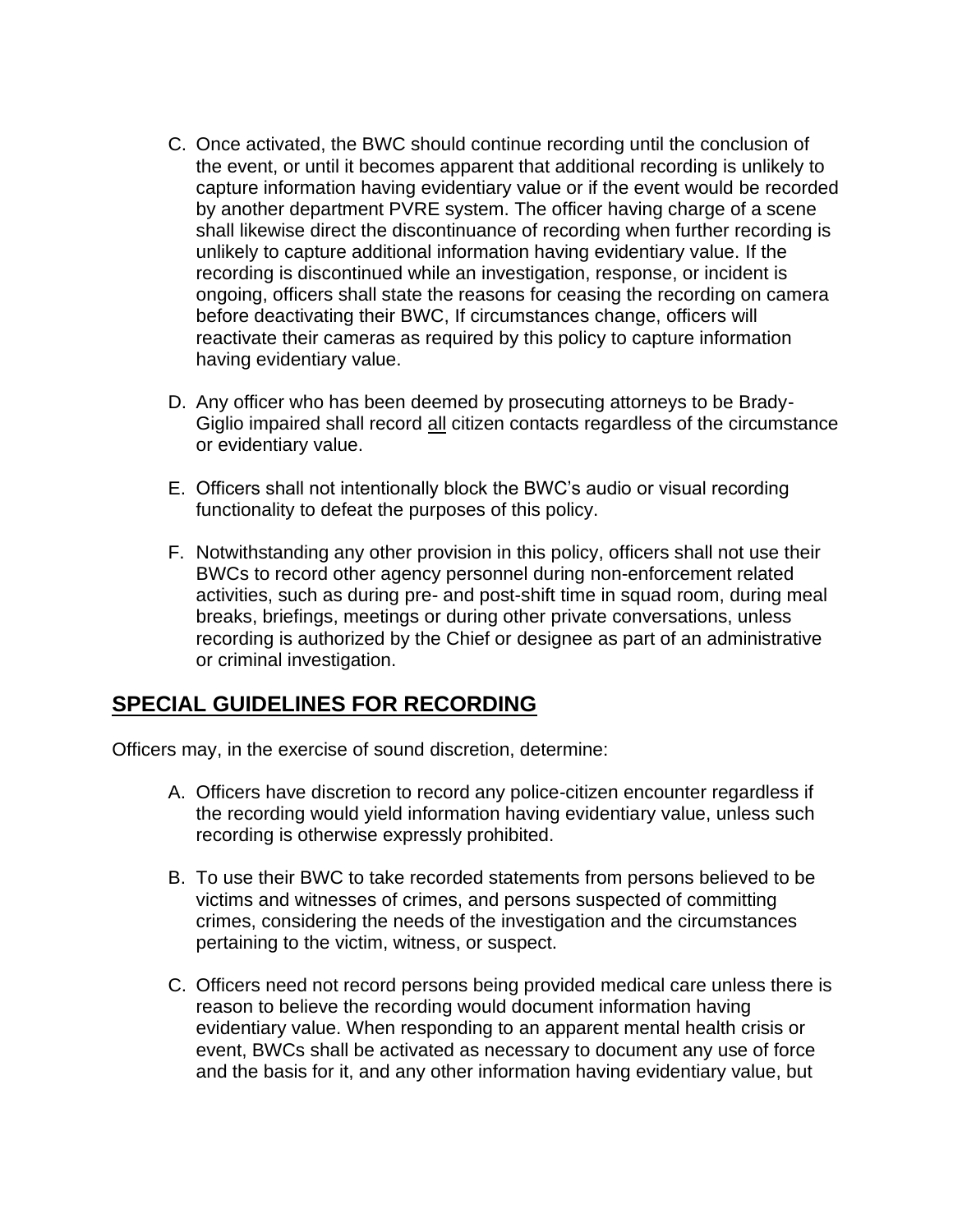need not be activated when doing so would serve only to record symptoms or behaviors believed to be attributable to the mental health issue.

- D. Officers should use their BWC and Squad camera to record their transportation and the physical transfer of persons in their custody to hospitals, detox and mental health care facilities, juvenile detention centers, and jails, but otherwise should not record in these facilities unless the officer anticipates witnessing a criminal event or being involved in or witnessing an adversarial encounter or use-of-force incident.
- E. Officers should avoid recording law enforcement restricted data on a BWC that may be in a verbal, written or electronic format. Examples including, but not limited to: school or medical information, computer screen containing confidential CJIS information such as: Driver's Licenses, criminal histories.

## **DOWNLOADING AND LABELING DATA**

- A. Each officer using a BWC is responsible for transferring or assuring the proper transfer of the data from his or her camera to the evidence library. However, if the officer is involved in a shooting, in-custody death, or other law enforcement activity resulting in death or great bodily harm, the Chief of Police or an investigator shall take custody of the officer's BWC and assume responsibility for transferring the data from it.
- B. Officers shall label the BWC data files at the time of capture or transfer to storage and should consult with the Chief of Police if in doubt as to the appropriate labeling. Officers should assign as many of the following labels as are applicable to each file:
	- 1. **Evidence – Criminal**: The information has evidentiary value with respect to an actual or suspected criminal incident or charging decision.
	- 2. **Evidence—force**: Whether or not enforcement action was taken, or an arrest resulted, the event involved the application of force by an officer of the Blue Earth Police Department of sufficient degree or under circumstances triggering a requirement for supervisory review.
	- 3. **Evidence—property:** Whether or not enforcement action was taken, or an arrest resulted, an officer seized property from an individual or directed an individual to dispossess property.
	- 4. **Evidence—administrative:** The incident involved an adversarial encounter or resulted in a complaint against the officer.
	- 5. **Evidence—other:** The recording has potential evidentiary value for reasons identified by the officer at the time of labeling.
	- 6. **Training:** The event was such that it may have value for training.
	- 7. **Not evidence:** The recording does not contain any of the foregoing categories of information and has no apparent evidentiary value.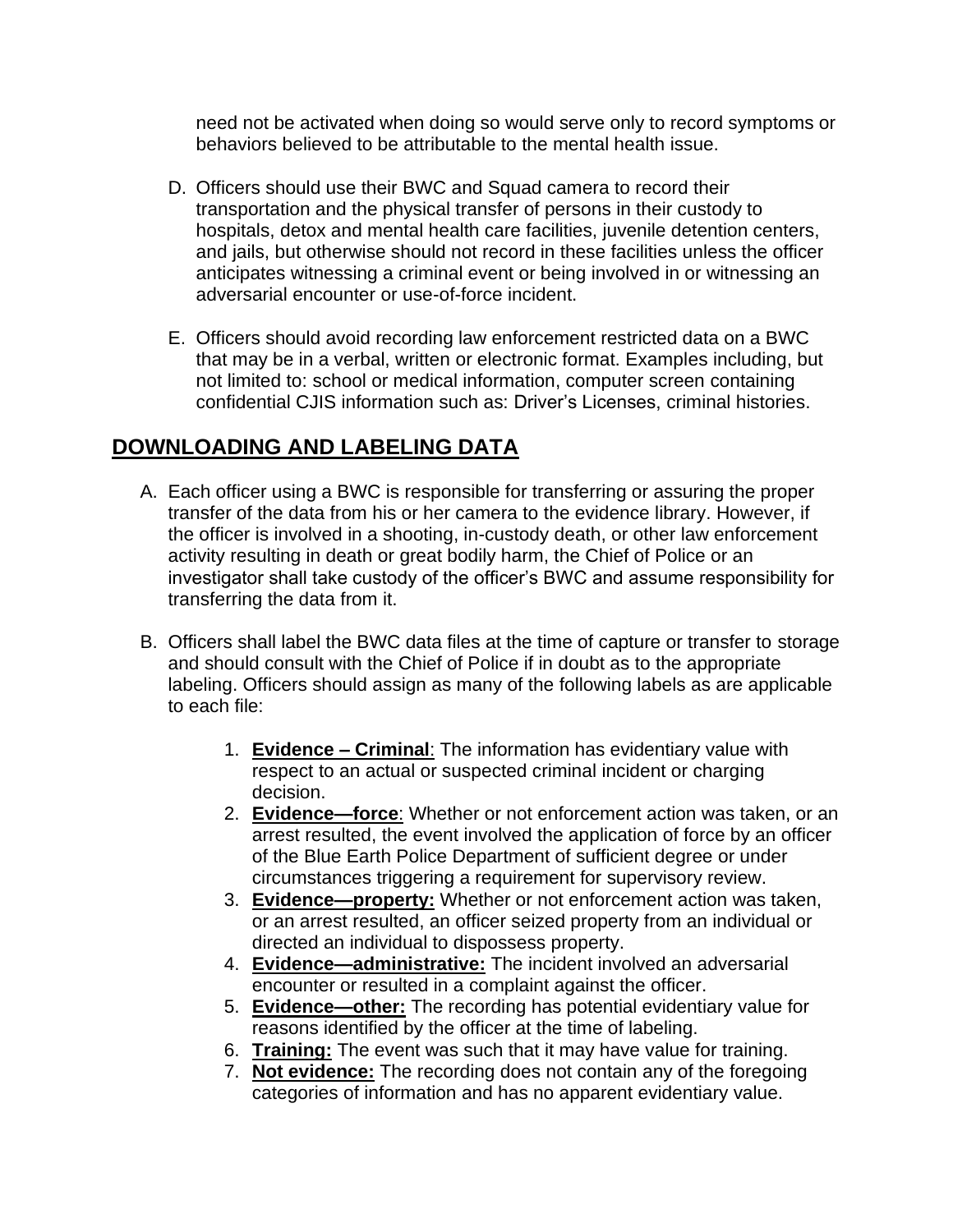Recordings of general citizen contacts and unintentionally recorded footage are not evidence.

- C. In addition, officers shall flag each file as appropriate to indicate that it contains information about data subjects who may have rights under the MGDPA limiting disclosure of information about them. These individuals include:
	- 1. Victims and alleged victims of criminal sexual conduct and sex trafficking.
	- 2. Victims of child abuse or neglect.
	- 3. Vulnerable adults who are victims of maltreatment.
	- 4. Undercover officers.
	- 5. Informants.
	- 6. When the video is clearly offensive to common sensitivities.
	- 7. Victims of and witnesses to crimes, if the victim or witness has requested not to be identified publicly.
	- 8. Individuals who called 911, and services subscribers whose lines were used to place a call to the 911 system.
	- 9. Mandated reporters.
	- 10.Juvenile witnesses, if the nature of the event or activity justifies protecting the identity of the witness.
	- 11.Juveniles who are or may be delinquent or engaged in criminal acts.
	- 12.Individuals who make complaints about violations with respect to the use of real property.
	- 13.Officers and employees who are the subject of a complaint related to the events captured on video.
	- 14.Other individuals whose identities the officer believes may be legally protected from public disclosure.
- D. Labeling and flagging designations may be corrected or amended based on additional information.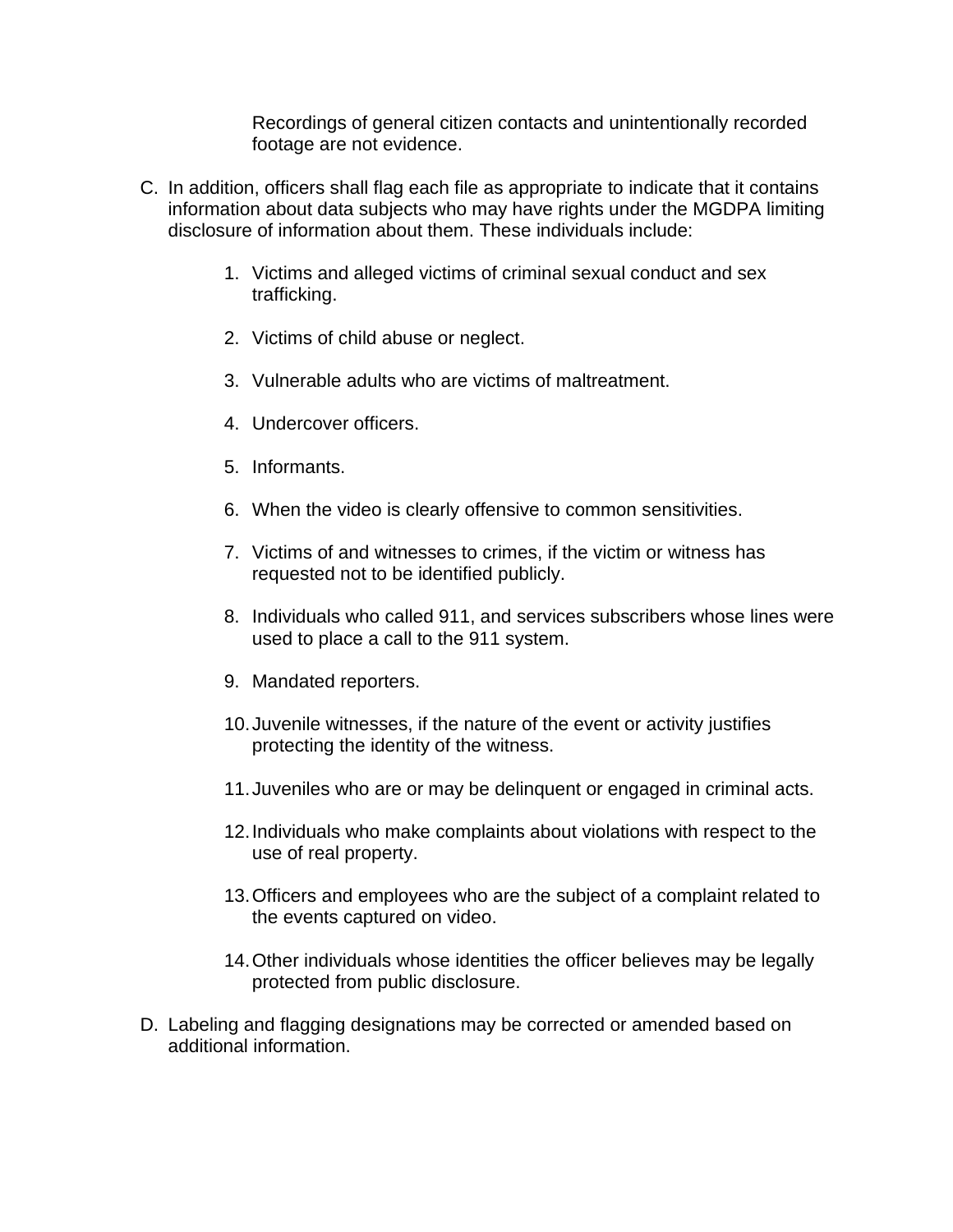### **ADMINISTERING ACCESS TO BWC DATA**

- A. **Data subjects.** Under Minnesota law, the following are considered data subjects for purposes of administering access to BWC data:
	- 1. Any person or entity whose image or voice is documented in the data.
	- 2. The officer who collected the data.
	- 3. Any other officer whose voice or image is documented in the data, regardless of whether that officer is or can be identified by the recording.
- B. **BWC data is presumptively private.** BWC recordings are classified as private data about the data subjects unless there is a specific law that provides differently. As a result:
	- 1. BWC data pertaining to people is presumed private, as is BWC data pertaining to businesses or other entities.
	- 2. Some BWC data is classified as confidential (see C. below).
	- 3. Some BWC data is classified as public (see D. below).
- C. **Confidential data.** BWC data that is collected or created as part of an active criminal investigation is confidential. This classification takes precedence over the "private" classification listed above and the "public" classifications listed below.
- D. **Public data.** The following BWC data is public:
	- 1. Data documenting the discharge of a firearm by a peace officer in the course of duty, other than for training or the killing of an animal that is sick, injured, or dangerous.
	- 2. Data that documents the use of force by a peace officer that results in substantial bodily harm.
	- 3. Data that a data subject requests to be made accessible to the public, subject to redaction. Data on any data subject (other than a peace officer) who has not consented to the public release must be redacted [*if practicable*]. In addition, any data on undercover officers must be redacted.
	- 4. Data that documents the final disposition of a disciplinary action against a public employee.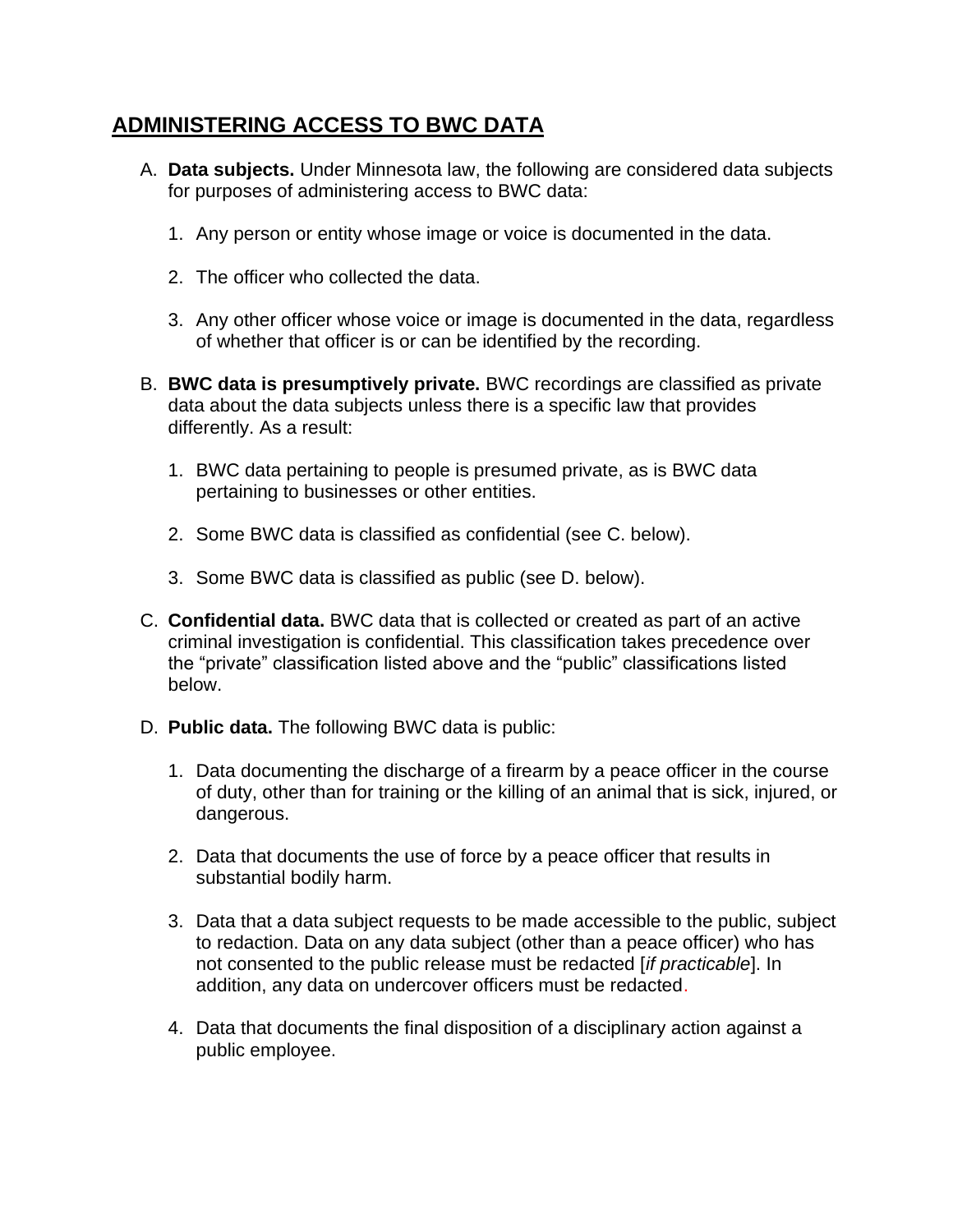However, if another provision of the Data Practices Act classifies data as private or otherwise not public, the data retains that other classification. For instance, data that reveals protected identities under Minn. Stat. § 13.82, subd. 17 (e.g., certain victims, witnesses, and others) should not be released even if it would otherwise fit into one of the public categories listed above.

- E. **Access to BWC data by non-employees.** Officers shall refer members of the media or public seeking access to BWC data to Blue Earth City Attorney's office who shall process the request in accordance with the MGDPA and other governing laws. In particular:
	- 1. An individual shall be provided with access and allowed to review recorded BWC data about him- or herself and other data subjects in the recording, but access shall not be granted:
		- a. If the data was collected or created as part of an active investigation.
		- b. To portions of the data that the agency would otherwise be prohibited by law from disclosing to the person seeking access, such as portions that would reveal identities protected by Minn. Stat. § 13.82, subd. 17.
	- 2. Unless the data is part of an active investigation, an individual data subject shall be provided with a copy of the recording upon request, but subject to the following guidelines on redaction:
		- a. Data on other individuals in the recording who do not consent to the release must be redacted.
		- b. Data that would identify undercover officers must be redacted.
		- c. Data on other officers who are not undercover, and who are on duty and engaged in the performance of official duties, may not be redacted.
- F. **Access by peace officers and law enforcement employees.** No employee may have access to the department's BWC data except for legitimate law enforcement or data administration purposes:
	- 1. Agency personnel may access and view stored BWC data only when there is a business need for doing so, including the need to defend against an allegation of misconduct or substandard performance. Officers may review BWC recorded data of an incident which they recorded, only for the purpose of preparing a report, giving a statement, or providing testimony about the incident.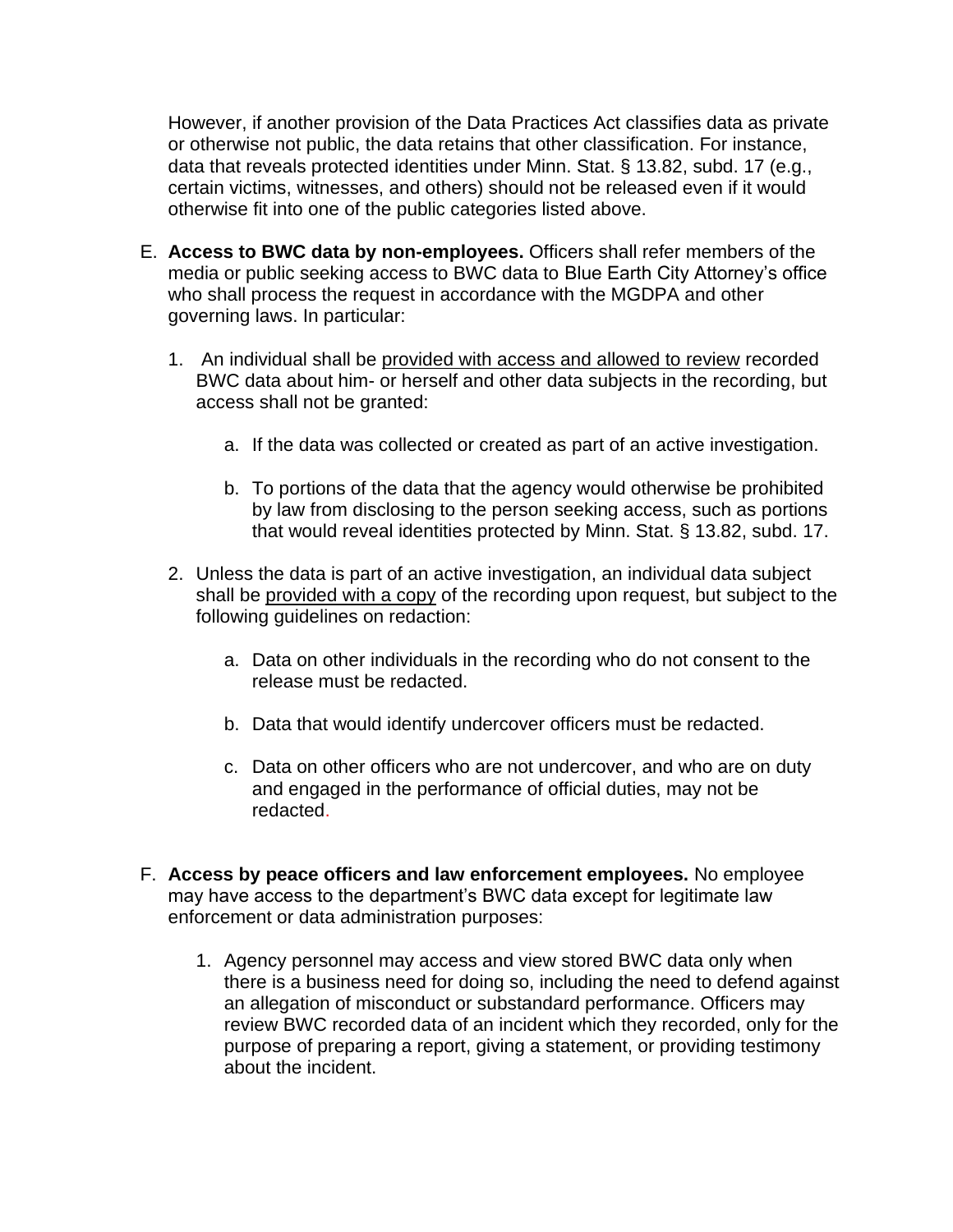- 2. Agency personnel are prohibited from accessing BWC data for nonbusiness reasons and from sharing the data for non-law enforcement related purposes, including but not limited to uploading BWC digital data recorded or maintained by this agency onto public and social media websites. Agency personnel shall document their reasons for accessing stored BWC data at the time of each access.
- 3. Agency personnel shall refer members of the media or public seeking access to BWC recorded data to the responsible authority/data practices designee, who will process the request in accordance with the MGDPA and other governing laws. Employees seeking access to BWC recorded data for non-business reasons may make a request for it in the same manner as any member of the public.
- 4. Officers may display portions of BWC data to witnesses as necessary for purposes of investigation as allowed by Minn. Stat. § 13.82, subd. 15, as may be amended from time to time. Officers should limit these displays, including but not limited to: showing only a portion of the video, showing only screen shots, muting the audio, or playing the audio but not displaying video, to protect against the incidental disclosure of individuals whose identities are not public.
- 5. BWC digital data shall be made available to prosecutors, courts, and other criminal justice entities as provided by law.
- 6. BWC data may be shared with other law enforcement agencies only for legitimate law enforcement purposes that are documented in writing at the time of the disclosure.

#### **DATA SECURITY SAFEGUARDS**

- A. All security measures employed by Evidence.com shall be in effect for data management
- B. Officers shall only use agency designated digital data storage, as approved by the Chief of Police or designee.
- C. Personally owned devices, including but not limited to computers and mobile devices, shall not be programmed or used to access or view or record agency BWC digital data, without prior approval from the Chief of Police.
- D. Officers shall not intentionally edit, destroy, erase or in any manner alter BWC digital data unless otherwise expressly authorized by the chief or the chief's designee.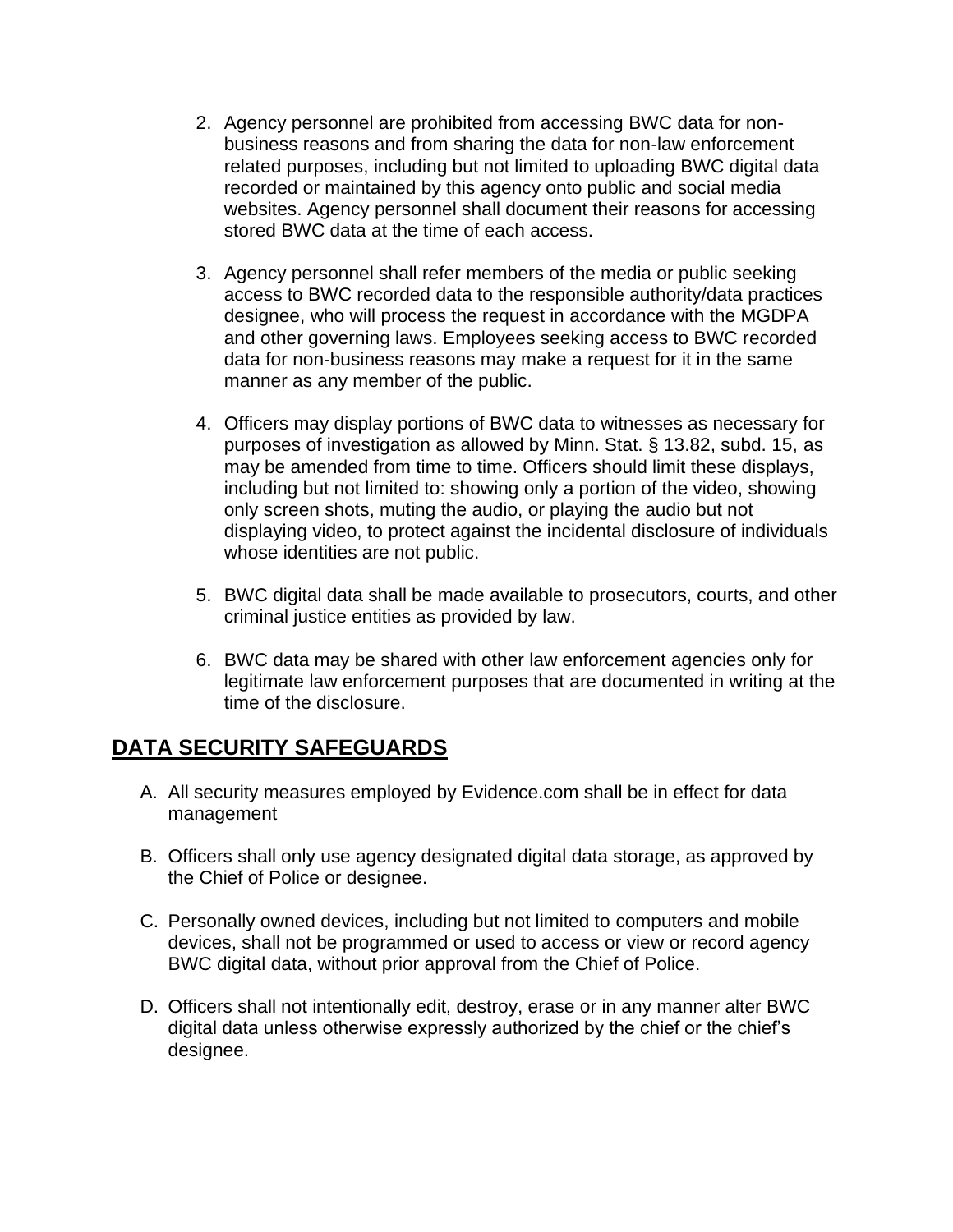E. As required by Minn. Stat. § 13.825, subd. 9, as may be amended from time to time, this agency shall obtain an independent biennial audit of its BWC program.

## **AGENCY USE OF DATA**

The following purposes are approved by the Chief of Police as having a legitimate and specified law enforcement purpose, for the access to the BWC recorded data as provided by Minnesota Statute 13.825, subd 7(b).

- A. The Chief of Police or Designee may randomly review BWC usage by each officer to whom a BWC is issued or available for use, to ensure compliance with this policy, ensure equipment is operating properly and to identify any performance areas in which additional training or guidance is required.
- B. In addition, the Chief of Police and other assigned personnel may access BWC data for the purposes of reviewing or investigating a specific incident that has given rise to a complaint or concern about officer misconduct or performance.
- C. Nothing in this policy limits or prohibits the use of BWC data as evidence of misconduct or as a basis for discipline.
- D. Officers should contact their supervisors to discuss retaining and using BWC footage for training purposes. Officer objections to preserving or using certain footage for training will be considered on a case-by-case basis.
- E. Field training officers may review BWC recorded data, recorded by them or their trainee, with trainees for the purpose of providing coaching and feedback on the trainee's performance.

#### **DATA RETENTION**

- A. All BWC data shall be retained for a minimum period of 90 days. There are no exceptions for erroneously recorded or non-evidentiary data.
- B. Data documenting the discharge of a firearm by a peace officer in the course of duty, other than for training or the killing of an animal that is sick, injured, or dangerous, must be maintained for a minimum period of one year.
- C. Certain kinds of BWC data must be retained for six years:
	- 1. Data that documents the use of deadly force by a peace officer, or force of a sufficient type or degree to require a use of force report or supervisory review.
	- 2. Data documenting circumstances that have given rise to a formal complaint against an officer.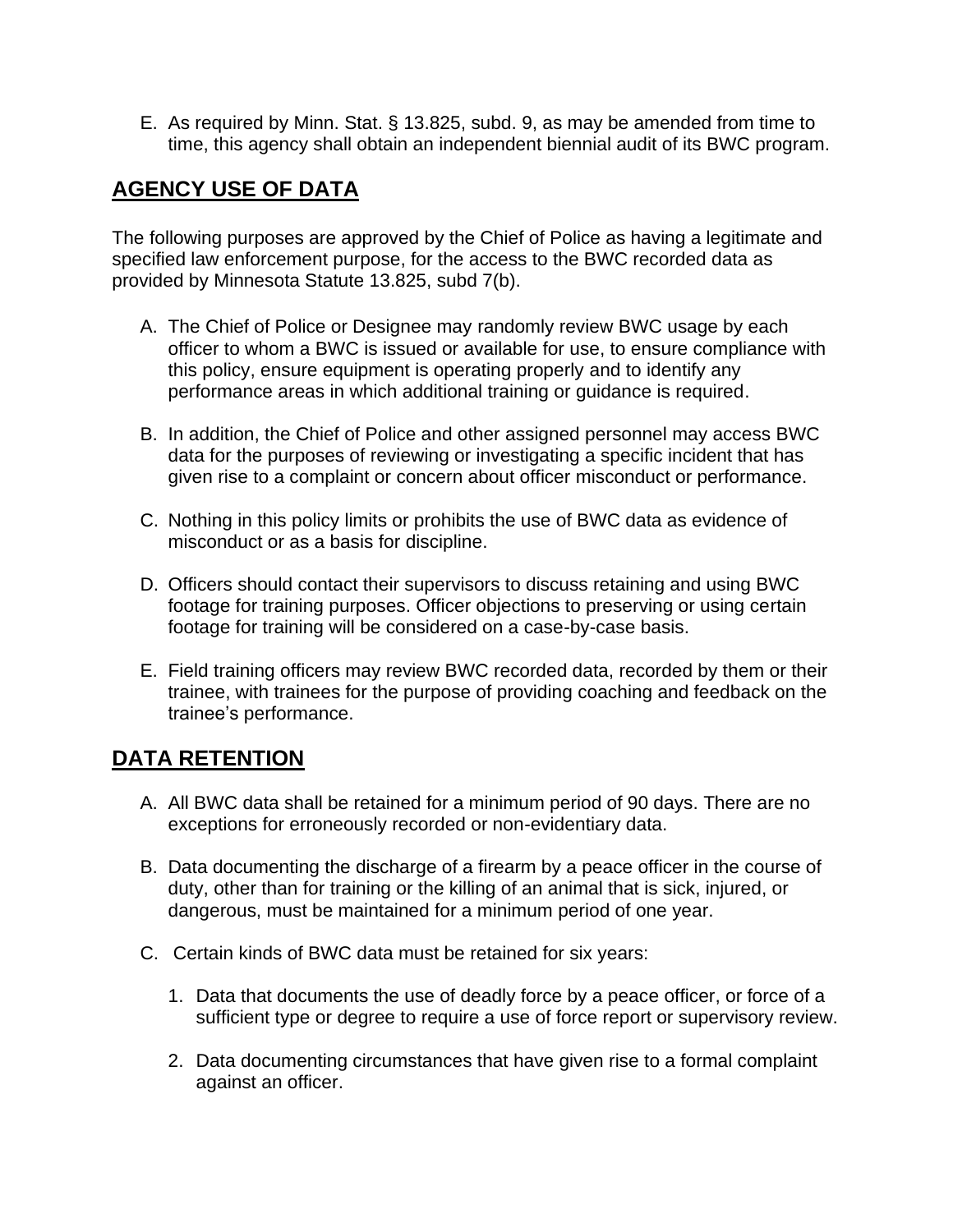- D. Other data having evidentiary value shall be retained for the period specified in the Records Retention Schedule. When a particular recording is subject to multiple retention periods, it shall be maintained for the longest applicable period.
- E. Subject to Part F (below), all other BWC footage that is classified as nonevidentiary, becomes classified as non-evidentiary, or is not maintained for training shall be destroyed after 90 days.
- F. Upon written request by a BWC data subject, the agency shall retain a recording pertaining to that subject for an additional time period requested by the subject of up to 180 days. The agency will notify the requestor at the time of the request that the data will then be destroyed unless a new written request is received.

| <b>Category</b>                | <b>Retention Period</b> |
|--------------------------------|-------------------------|
| Use of Force (above escort)    | 6 years                 |
| Administrative                 | 6 years if complaint    |
| Arrest/Charge                  | 3 years                 |
| <b>Evidence/Criminal</b>       | 3 years                 |
| Use of Force                   | 3 years                 |
| <b>Pursuit</b>                 | 2 years                 |
| <b>Domestic-No Arrest</b>      | 180 days                |
| Transport                      | 180 days                |
| <b>Traffic Stop</b>            | 180 days                |
| <b>Vehicle Search</b>          | 180 days                |
| Training                       | 180 days                |
| Civil                          | 120 days                |
| Other                          | 90 days                 |
| <b>General Citizen Contact</b> | 30 days                 |
| <b>False Signal Activation</b> | 30 days                 |
| <b>Test</b>                    | 30 days                 |
| Long Term Storage              | <b>Manual delete</b>    |
| Officer Injury                 | <b>Manual delete</b>    |
| <b>Pending Review</b>          | <b>Manual delete</b>    |
| Uncategorized                  | <b>Manual delete</b>    |

G. The department will post this policy on its website.